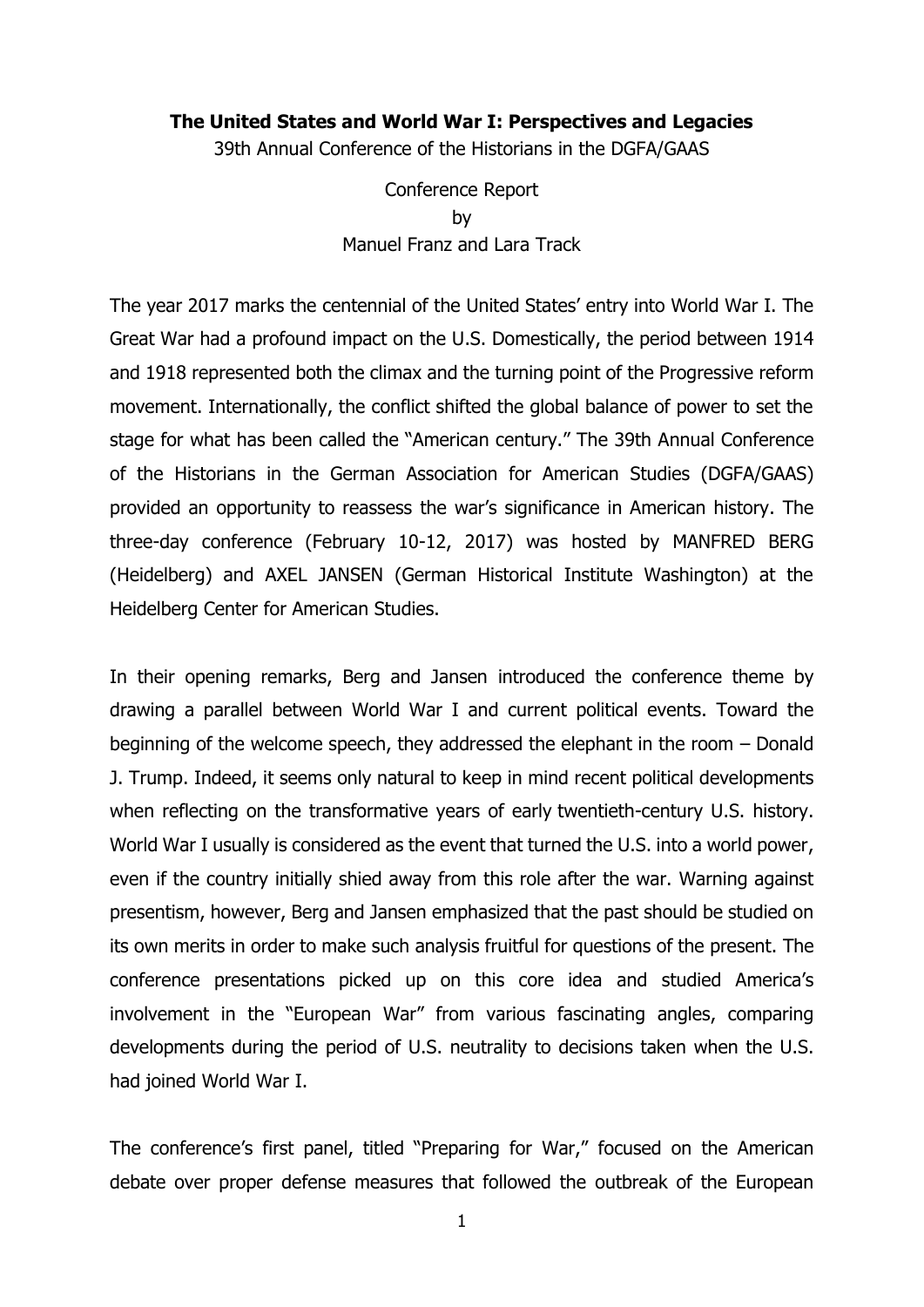conflict in 1914. DIRK BÖNKER (Duke University) analyzed the U.S. naval leadership's vision for American global power that was reflected in the goal to create a navy "second to none." Bönker argued that World War I actualized the Navy's already existing ambitions for global mastery and reinforced its understanding of world politics as a struggle for supremacy. Having identified commercial strife as the most pressing issue of international relations, naval elites regarded the American fleet as an instrument of economic geopolitics. Their unilateral view of the United States as an imperial power in a competitive milieu of global empires, Bönker highlighted, stood in sharp contrast to the Wilsonian language of anti-geopolitics.

MANUEL FRANZ (Heidelberg) explored the key role of civilian defense societies in the American preparedness movement. By surveying their activities, pamphlets, and lobby work, he highlighted how the groups shaped the public debate on national security and acted as principal agents of preparedness. As such, defense societies did not end their propaganda campaign once the United States entered the war or even after the Allies' victory but intensified their activities in 1917 and in 1918. Viewing the movement through the lens of its civilian branch, Franz argued against historiography's traditional periodization of the defense debate. The historiographic time frame of preparedness, he emphasized, cannot be limited chronologically to America's years of neutrality, but must include the period after 1917.

In his keynote lecture, ROSS A. KENNEDY (Illinois State University) analyzed the strategic calculations of Woodrow Wilson's neutrality policy following the sinking of the Lusitania. The President's harsh reaction toward Germany's submarine warfare, he argued, was highly influenced by Wilson's view of the war's impact on U.S. national security. Kennedy explained that the President's strategic calculations profoundly differed from those of his Secretary of State, who would resign over this disagreement. William Jennings Bryan's approach of impartial neutrality toward the belligerents was based on the fundamental assumption that, regardless of who won the war, America's security would be assured due to its remote geographic location and its great military potential. Wilson, on the other hand, believed that a victorious Germany would pose a vital threat to the American way of life, though he deemed a German victory to be unlikely. Wilson concluded that the best policy was to keep up good relations with the

2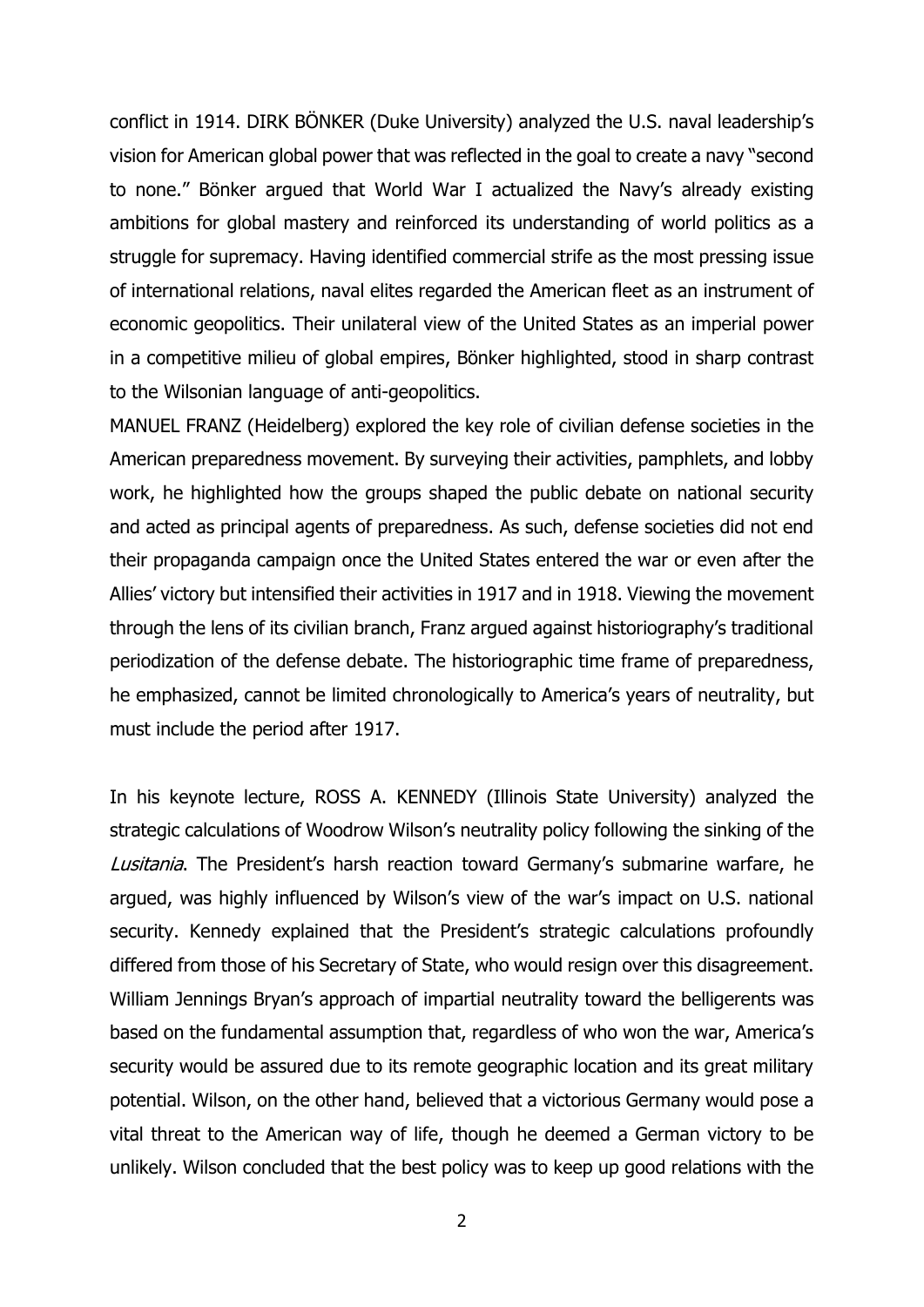British to ensure the Allies would agree to an American-mediated settlement once they began to prevail over the Central Powers. Wilson's strategic calculations in the submarine crisis, Kennedy outlined, led him to define American rights at stake in the most inflated way possible. The President's shift toward a more genuinely neutral position in mid-1916 came too late to avert the ultimate escalation in German-American relations in early 1917.

Opening Panel II, which centered on the topics of mobilization and propaganda, ELISABETH PILLER (Trondheim) spoke about the impact of war relief campaigns during the neutrality period. She reflected upon the question whether American relief work could be considered a factor of war culture and repudiated the leading opinion that relief work was motivated by pure humanitarianism and, thus, apolitical. By focusing on two camps of humanitarian aid providers, who supported either German or Belgian victims of war and famine, she demonstrated that their proponents held differing beliefs about the war in Europe and the belligerents. Notions about who was innocent and thus deserving of help prominently played into relief work, which was, as Piller elucidated, all but an impartial humanitarian effort. Thus, war relief campaigns directed emotional alliances and constituted an integral precursor of mobilization. Following Piller's talk, KATJA WÜSENBECKER (Jena/Hamburg) commented on the Committee for Public Information's strategy to brace the American public for war. Discussing George Creel's roots in progressive journalism, Wüstenbecker portrayed the CPI as an example of how government can make use of the media to influence public opinion. By demonstrating that the majority of Americans received material by the CPI, and that this same material fueled stereotypes about citizens of the Central Powers, Wüstenbecker made a strong case for the CPI's crucial role in American propaganda.

Focusing on the urban context of a Northern and Southern metropolis, the third panel dealt with the perspective of German-Americans during World War I. JÖRG NAGLER (Jena) reassessed their experience in New York City during the neutrality period. He outlined how the perception of German-Americans transformed, in less than three years, from a role model immigrant group into the enemy within – a process Nagler called "metamorphosis." As the sinking of the Lusitania in May 1915 and the Black Tom

3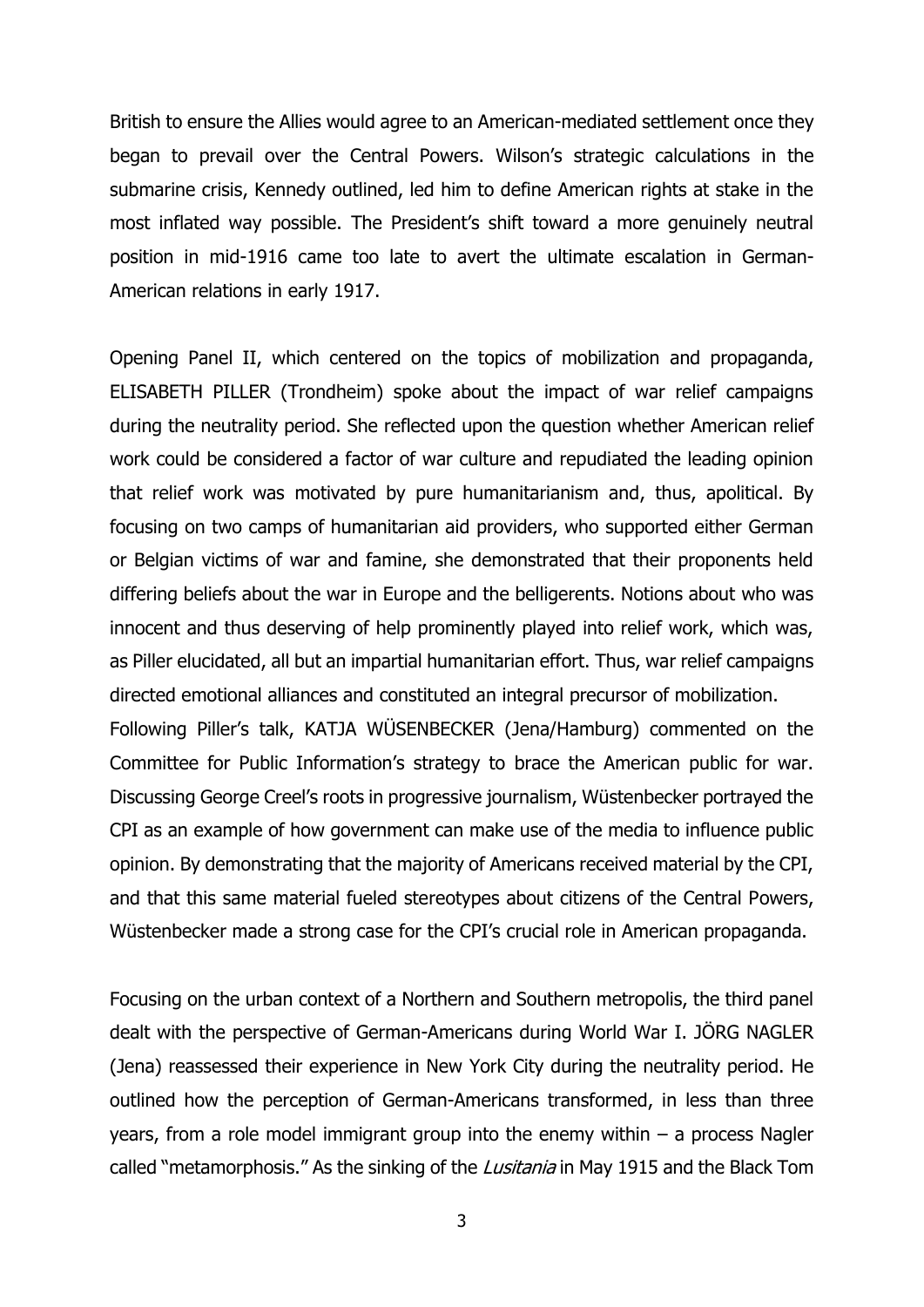Explosion in July 1916 fueled the anti-hyphenated fever, German-Americans had to react to the challenge of dual loyalties. The war, Nagler argued, became an agent of change that forced immigrants to constantly negotiate their identities – often with ambiguous results.

ANDREAS HÜBNER (Kassel) explored the German-American community of New Orleans during the neutrality period. He illustrated how the war mobilized the immigrant community and created new networks of patronage. Often supported by state and city officials, German-Americans engaged in war relief activities and waged a campaign to reintroduce German language classes into the city's high schools. Spearheaded by the German Society of New Orleans, they vigorously challenged pro-Allied propaganda to support the fatherland. Their cultural and intellectual responses to the "European War," Hübner concluded, revitalized the immigrant community and made New Orleans a stronghold of German-American filiopietists.

In the second keynote lecture of the conference, JENNIFER KEENE (Chapman University) explored the impact of World War I on social justice movements, focusing on civil liberties, female suffrage, and African-American civil rights. While acknowledging that actors for social change faced oppression in the war period, Keene argued that the situation also created moments of innovation and the impetus for many activists to reconsider organizational structure and strategies. The Civil Liberties Union, she pointed out, was born out of the movement against conscription. Keene directed her focus toward the question of how social movements prospered in the war. She illustrated that patriotic endeavors helped legitimate activists' positions. Members of the National Union of American Women, for instance, succeeded in making the women's vote appear respectable by getting involved in home front activities and thus improving their public image. The National Association for the Advancement of Colored People (NAACP) had experienced a growth in members before the war. While African-Americans continued to face extreme violence and oppression during and after the war, civil rights activists gained valuable experience in local organizing and developed strategies to fight against lynching on a judicial level. The NAACP further profited from a rise in publicity that would, in the long run, contribute to its success as the chief organization in the fight for African-American civil rights. Keene concluded by

4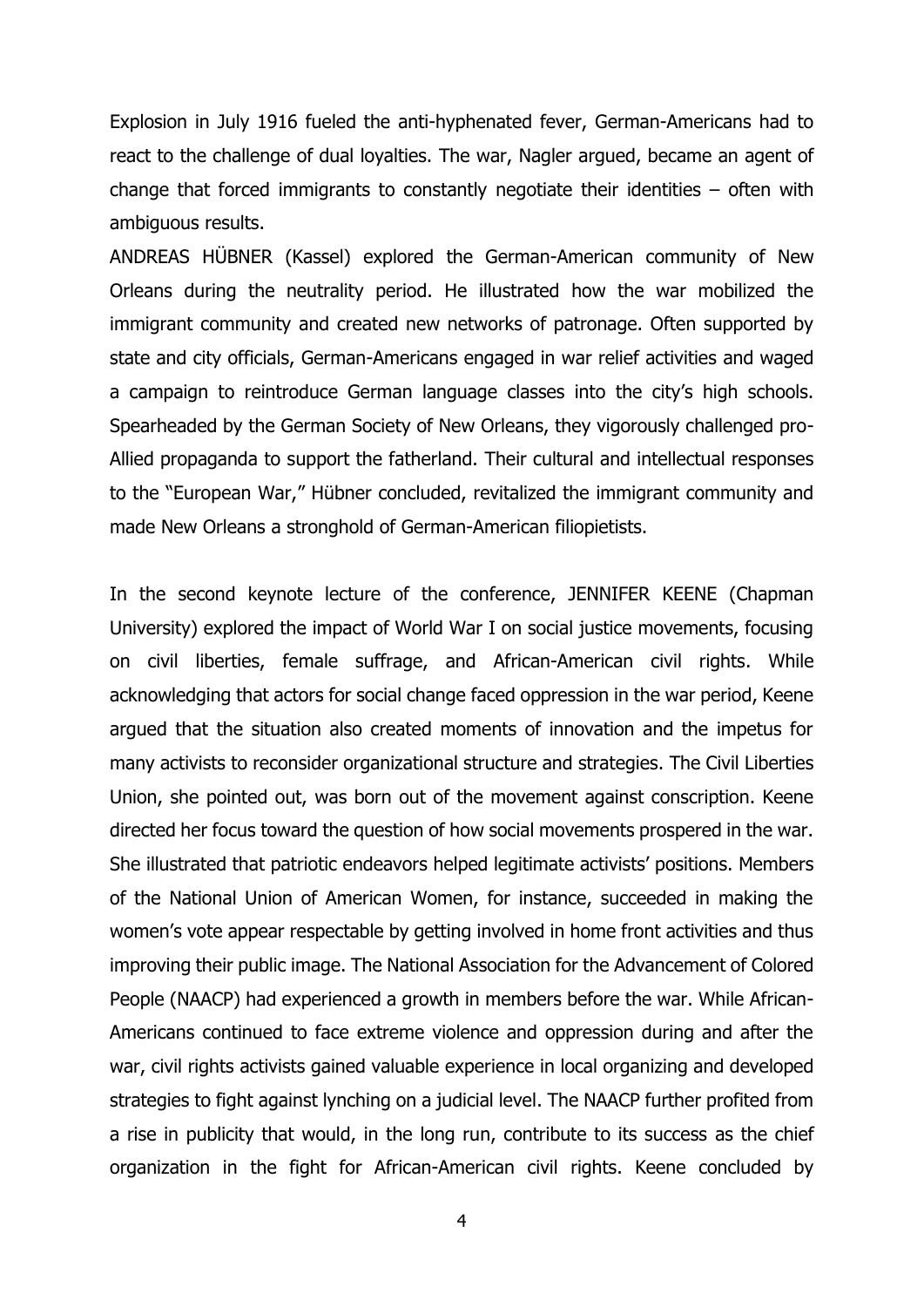reinforcing her thesis that the war created opportunities for social movements. A new sense of citizenship that grew out of the war marked a turning point in their history and a basis for successes later in the century.

The fourth panel explored new perspectives on the social impact of the war. MISCHA HONECK (German Historical Institute Washington) discussed the demographic and symbolic capital that societies assign to children in wartime. While acknowledging the interdependence of class, race, gender, and regions, Honeck focused on the category of age in his analysis. He explored ideas about childhood in contemporary representations of children and adolescents and shed light upon their wartime experiences. These included a range of patriotic leisure activities, as well as opportunities, particularly for young people of color, to participate in protests for a safe America. Finally, Honeck made the case for viewing children as historical actors and for using childhood as an analytical framework.

MATTHIAS VOIGT (Frankfurt) presented a paper on Native American soldiers fighting in World War I. Analyzing their enlistment motives, wartime experiences, and veteran activities, he illustrated how their participation in the conflict made the men reinvent their masculine subjectivities. The Great War, Voigt argued, transplanted existing notions of tribal warriorhood into U.S. military service, thus syncretizing both Native and Western martial traditions. Subsequently, the conflict not only brought a cultural revitalization of Native Americans' martial heritage, but set a precedent of American Indian service in a white man's army.

The conference's final panel dealt with the legacy of World War I. CHARLOTTE LERG (Münster) reassessed the war's impact on interpretations of academic freedom. Focusing on collective actors such as the Association of American University Professors (AAUP), Lerg argued that, although German influence was undeniable and *Lehr-* and Lernfreiheit had long been admired concepts, the war provided both a challenge and an opportunity to define a new social purpose, as well as inciting unity, for American academia. While academics felt responsible for keeping the nonpartisan nature of academic freedom alive, pressure on American universities to take a stand for their country increased during the war. Two distinct versions of academic freedom emerged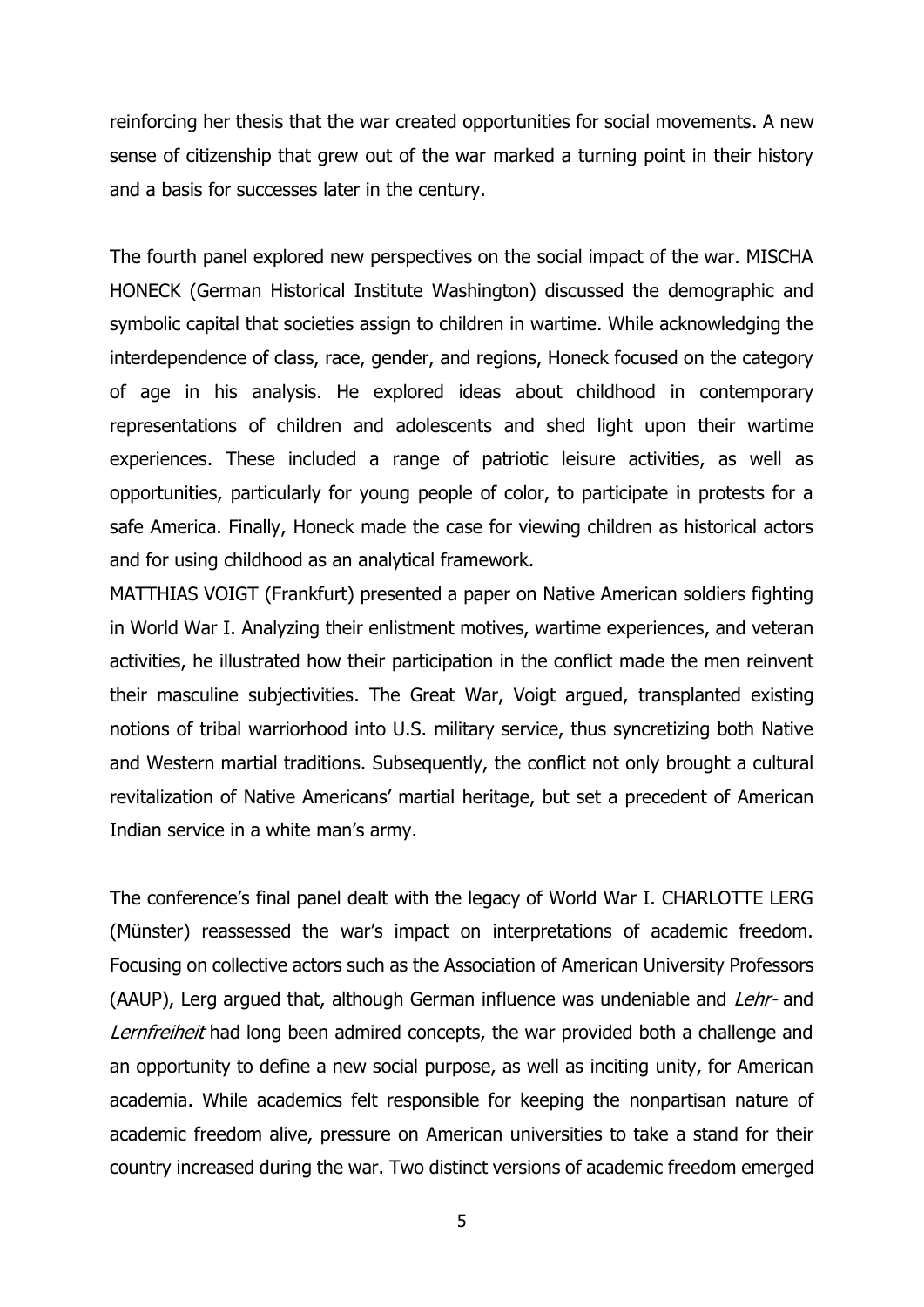that served as the basis for legal and public arguments, institutionalized academic freedom, emphasized the autonomy of the individual scholar, and, therefore, shaped American academia for decades to come.

In the conference's final presentation, HELKE RAUSCH (Freiburg) explored how World War I influenced the establishment of American philanthropy. Centering on the Rockefeller Foundation, Rausch identified philanthropic efforts during wartime, including funding for health campaigns and war relief, as hitherto unknown opportunities for science-led interventions abroad. She demonstrated that philanthropists challenged the idea of neutrality even before the beginning of hostilities and continued to strive for mobilization once the United States had entered the war. Furthermore, Rausch revealed that the experience philanthropists had gained under the particular conditions of war inspired their endeavors in the 1920s and onwards, thus building a foundation for global American philanthropy in the twentieth century.

Over the course of the conference, it became clear that World War I furthered a socializing process by mobilizing various segments of society: women and men, children and adults, native, hyphenated, and mainstream Americans, soldiers and civilians, nationalists and global philanthropists, and even academics. Thus, the war functioned as a catalyst for social change that shaped U.S. society for decades to come.

#### **Conference Overview**

Welcome and Introduction

Manfred Berg (Heidelberg University), Axel Jansen (German Historical Institute Washington)

Panel 1: Preparing for War Chair: Axel Jansen (German Historical Institute Washington)

Dirk Bönker (Duke University): A World Power Second to None? The U.S. Navy, Geopolitics, and the Challenge of World War I

Manuel Franz (Heidelberg University): Defense Societies in the Campaign for American Preparedness, 1914-1920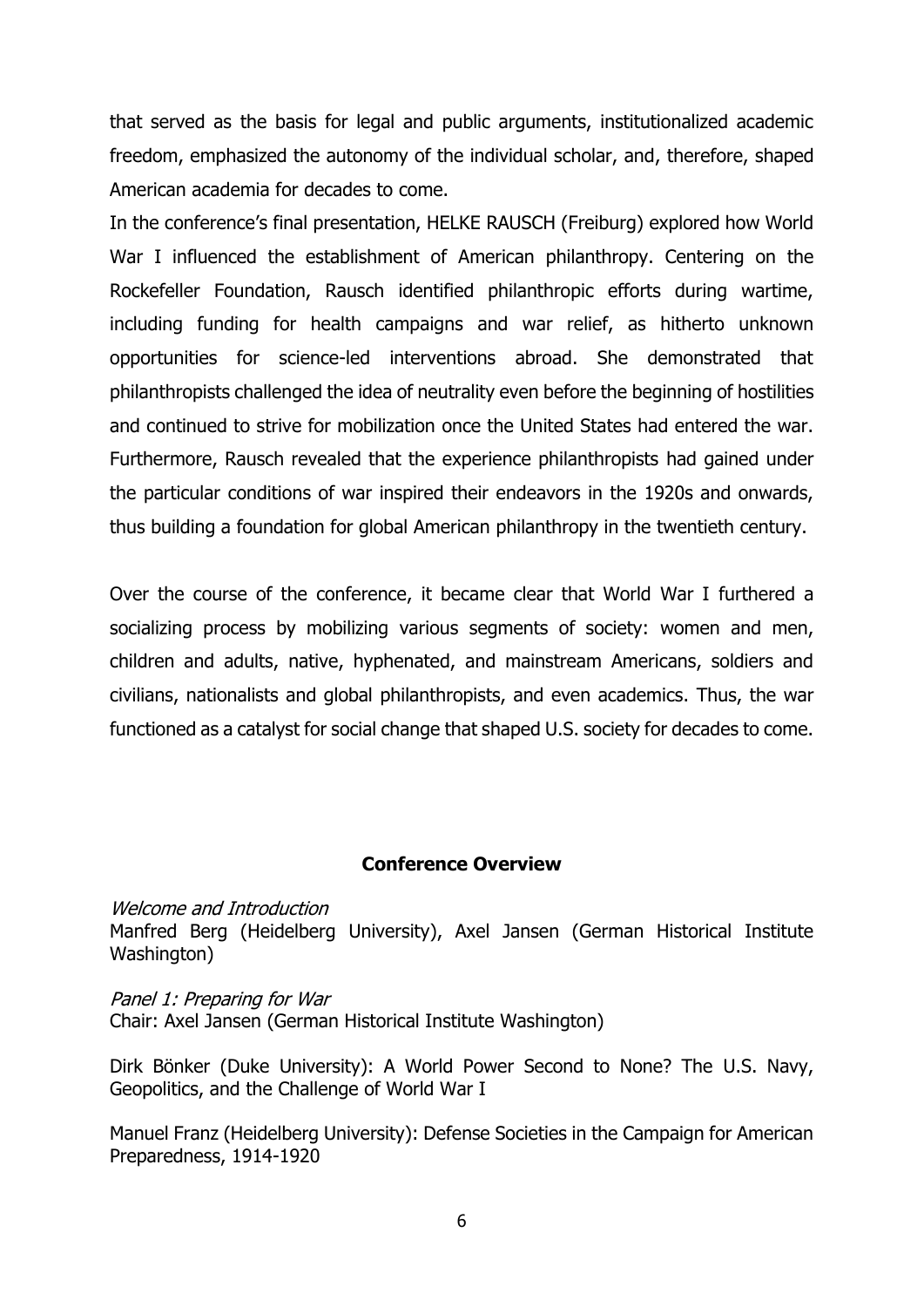# Keynote Lecture

Chair: Manfred Berg (Heidelberg University)

Ross A. Kennedy (Illinois State University): Strategic Calculations in Woodrow Wilson's Neutrality Policy, 1914-1917

# Panel 2: Mobilization and Propaganda

Chair: Mischa Honeck (German Historical Institute Washington)

Elisabeth Piller (Trondheim University): American War Relief, Cultural Mobilization and the Myth of Impartial Humanitarianism, 1914-1917

Katja Wüstenbecker (University of Jena/University of Hamburg): How to Mobilize an Unwilling Country for War: The Committee on Public Information

# Keynote Lecture

Chair: Axel Jansen (German Historical Institute Washington)

Jennifer Keene (Chapman University): Deeds Not Words: American Social Justice Movements and World War I

Panel 3: The German American Experience Chair: Simon Wendt (University of Frankfurt/M.)

Jörg Nagler (University of Jena): The Conflict of Divided Loyalties and Negotiated Identities: German Americans during the Neutrality Period in New York City

Andreas Hübner (University of Kassel): "We are here as Pro-Americans, as Pro-Louisianians, as Pro-Orleanians": Reassessing the German American Community of New Orleans during World War I

Panel 4: New Perspectives on the Social Impact of the War Chair: Wilfried Mausbach (Heidelberg University)

Mischa Honeck (German Historical Institute Washington): Playing on Uncle Sam's Team: American Childhoods During World War I

Matthias Voigt (University of Frankfurt/M.): Native American Doughboys in the Great War

Panel 5: Legacies

Chair: Anja Schüler (Heidelberg University)

Charlotte Lerg (University of Münster): World War I and the Birth of Academic Freedom in America

Helke Rausch (University of Freiburg): The Birth of U.S. Philanthropy from the Spirit of War: Rockefeller Philanthropists in World War I